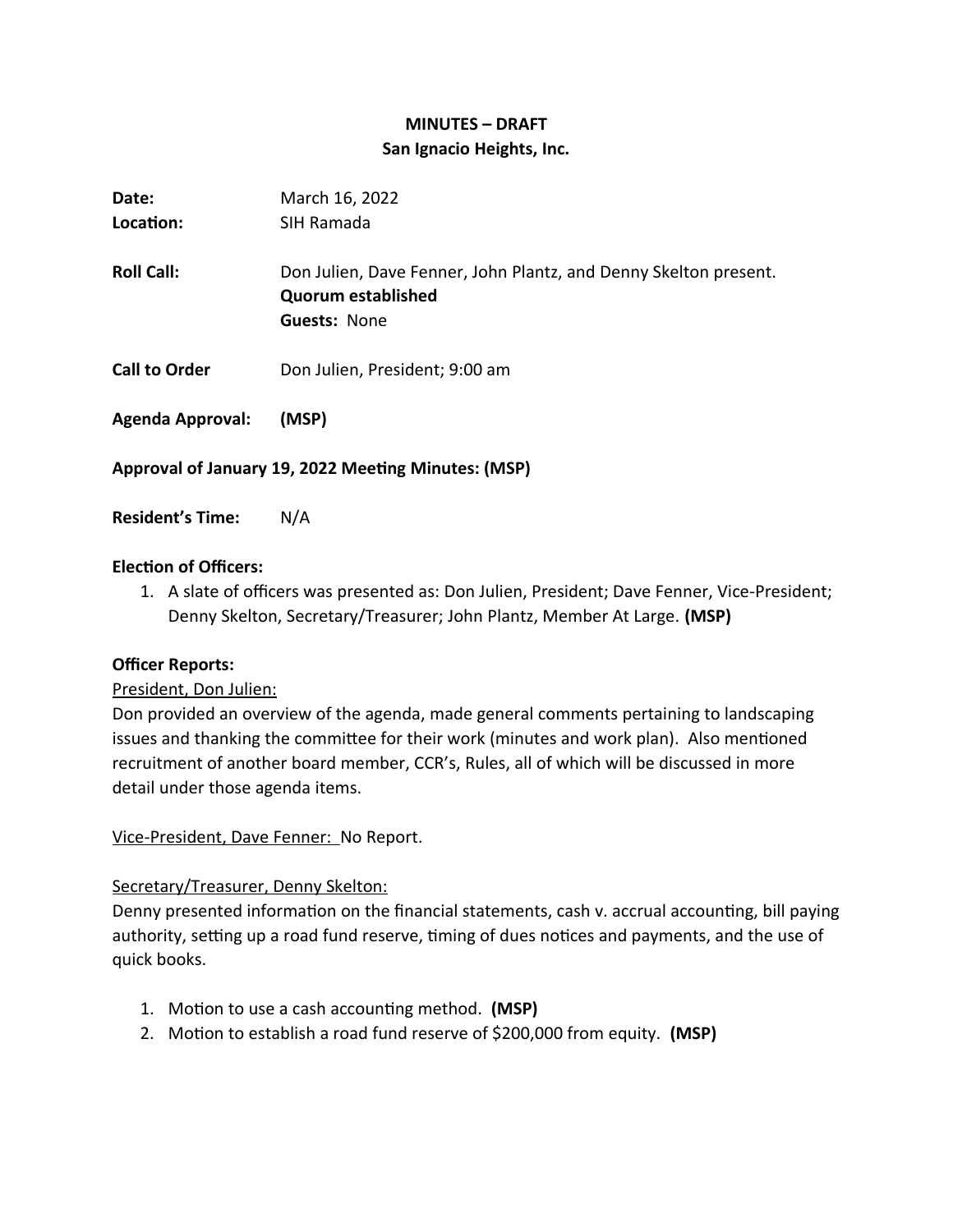Reviewed the letter from Bill's Home Service for pest control. Payment for 2022 was previously approved. The board is not making a commitment for 2023 and does not consider the letter a contractual obligation. contract. Bill's Home Service will be informed of this position.

### At Large, John Plantz: No Report

#### **Committee Reports**

#### Common Grounds/Landscaping – John Plantz:

John shared an estimate of \$17,250 from the landscaper to clean up the landscaping and add additional decorative rock in the North Desert Jewel and Mariquita areas. No decision to move forward at this time.

Discussion was held to eliminate and/or limit volunteer growth. Deferred to a future meeting.

Discussion was held on the desired size of the Landscape Committee. The use of volunteers as advisors to the committee was discussed.

1. Motion to limit the size of the committee to three or five members at the discretion of the Committee Chairperson with no more than two board members serving on the committee. **(MSP)**

John mentioned that we would be receiving a separate bill from the landscaper for extra work performed.

# Roads – John Plantz/Al Loomis:

**Sidewalk Leveling**: Received an estimate from landscaper for sidewalk leveling (five areas) in the amount of \$2,200. It was determined to obtain another estimate.

1. Motion to authorize up to \$2,200 for sidewalk leveling and to obtain another estimate. **(MSP)**

**Roads:** We have not yet received the report from Frank Civil Consulting. Discussion deferred to a future meeting.

Architectural- Chuck Willie: No Report

#### **Old Business**

Fifth Board Member: Recruiting efforts continue. Submit names of anyone interested to Don.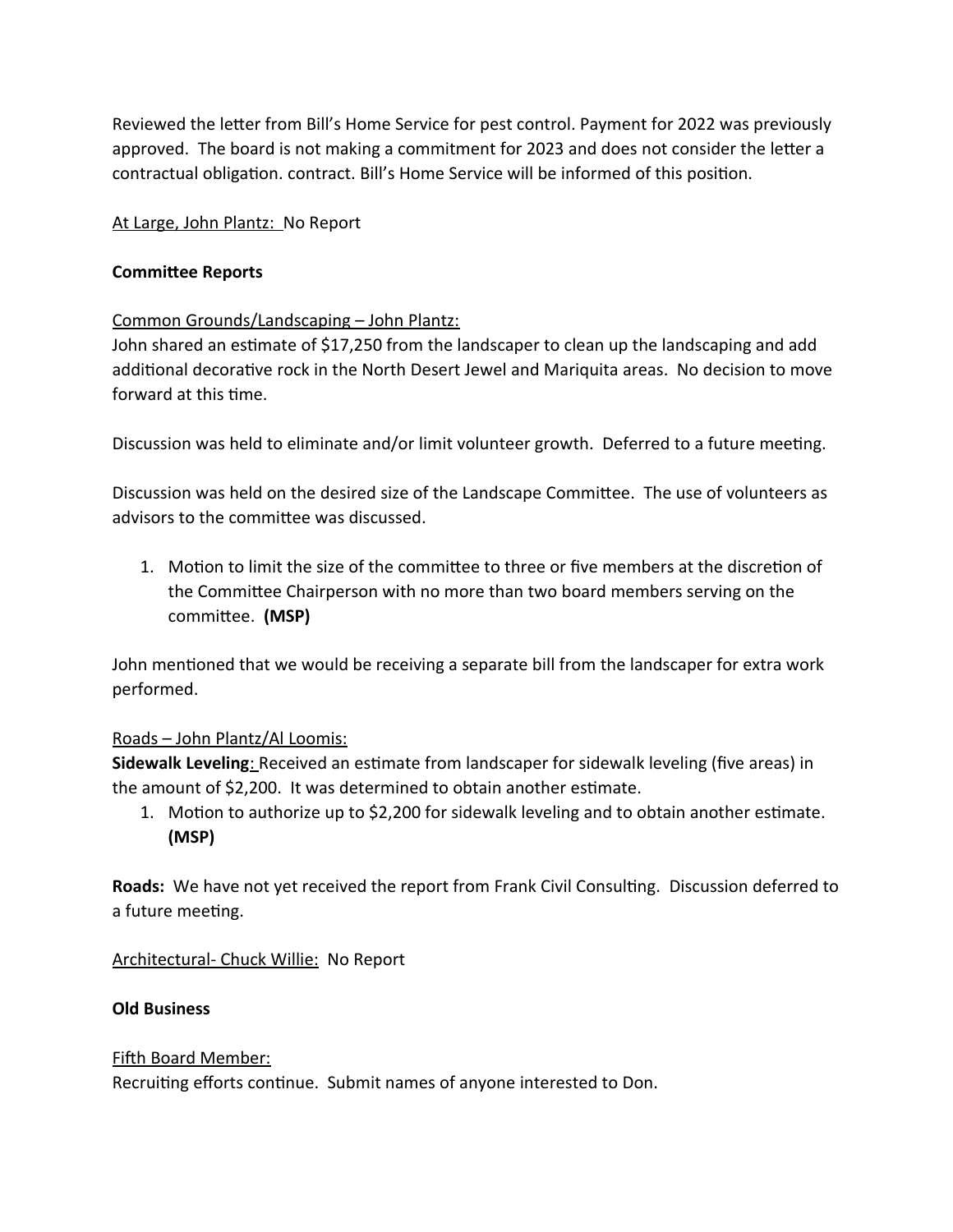### CC&Rs Review: Professional Assistance:

Discussed the need to update the CCRs, Bylaws and the rules and regulations.

John agreed to pursue this issue with the HOA attorney(s). A recommendation was made for board members to submit areas of interest for change be submitted to John via email with all board members copied on the email.

John will consult with our attorneys to determine the costs associated with a review of our governing documents and the costs associated with updating them and have them present us with a contract for said services.

1. Motion to authorize up to \$2,500 for the review of our governing documents and request a contract with costs for the actual update. **(MSP)**

# **The following items were tabled to a future meeting:**

- 1. Transfer fees (in rules & regs)
- 2. Volunteer Program & Recognition
- 3. Hospitality/Community Building Activities
- 4. Regulations for Residents' work in Common Areas, and clarifying HOA responsibility to respond to clearing requests:

#### **New Business**

#### Secretarial Services:

Don reported on possibilities for secretarial assistance including, recruiting a volunteer, hiring an employee, contracting with a secretarial service, or recording meetings to be transcribed. It was decided that Denny would record the minutes for a couple of meetings and then re-visit this item.

#### Review of Annual Meeting requests:

- 1. Lighting at Camino Del Sol: This item is being worked on and we expect a solution in the near future.
- 2. Parking issues: The issues stem from homeowners parking their cars in their driveways and we have received four written complaints of parking in guest areas and on the street. These items are being reviewed (CCRs, rules, etc.) and will be reported on in a future meeting.

**Next Board Meeting:** Wednesday, April 2022 at 9 am.

**Events:** SIHHOA Happy Hour, Saturday March 19, 2022 from 4 to 6 pm, Ramada